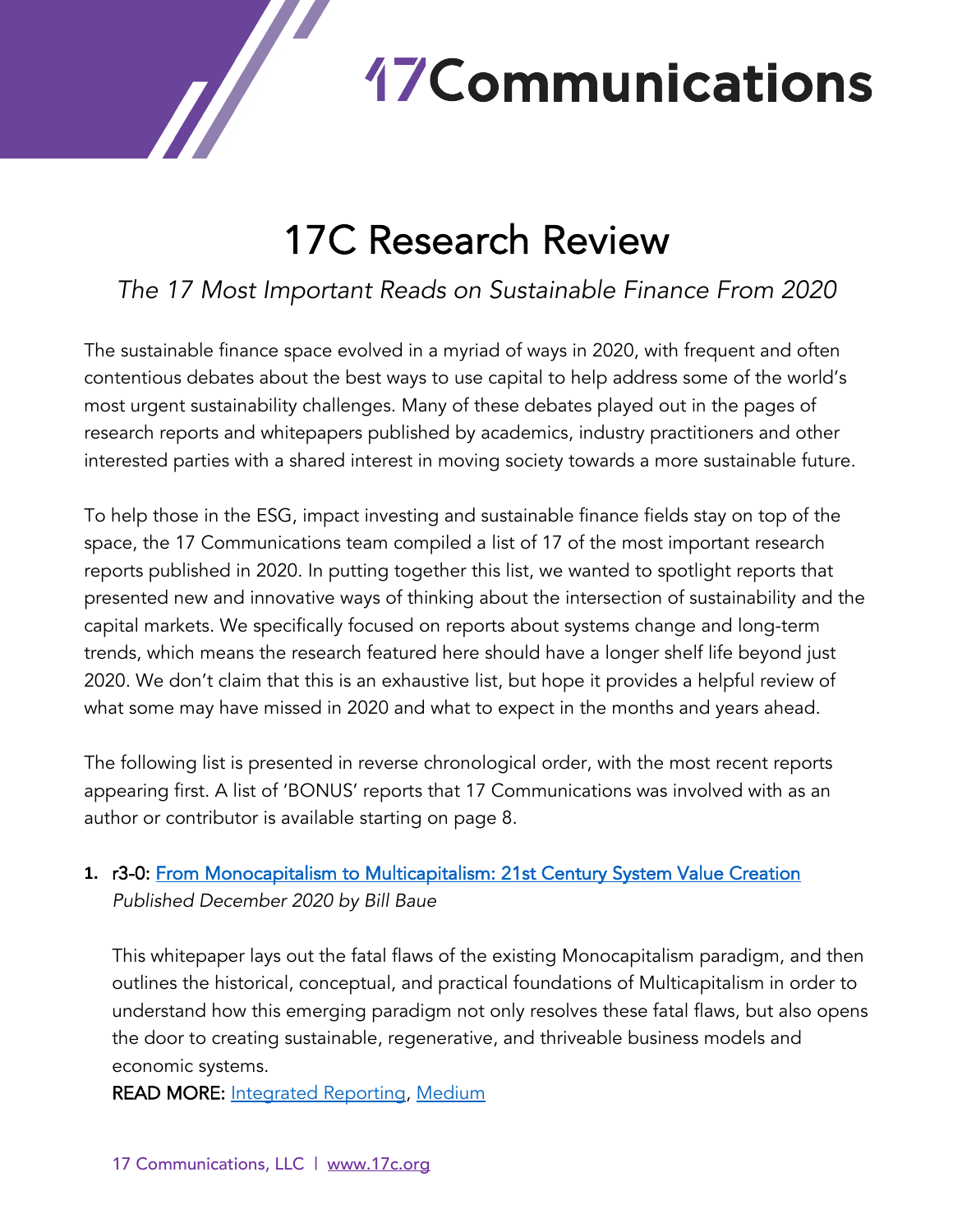2. CDP, CDSB, GRI, IIRC and SASB: Reporting on enterprise value: Illustrated with a prototype climate-related financial disclosure standard

*Published on 18 December 2020 and facilitated by the Impact Management Project, World Economic Forum and Deloitte*

In this joint paper, CDP, CDSB, GRI, IIRC, and SASB, five leading standard-setting organizations in sustainability and integrated reporting, demonstrate how certain components of their current frameworks and standards can be used together to provide a starting point for the development of global standards for sustainability-related financial disclosure. The group published a "statement of intent to work together towards comprehensive corporate reporting" earlier in 2020. READ MORE: Bloomberg Law, Forbes, GreenBiz, IMP

3. The Investment Integration Project (TIIP): Addressing systemic social risk: A roadmap for financial system action - Lessons learned from the Covid-19 pandemic *Published on 8 December 2020 in collaboration with the Moving the Market (MtM) Initiative*

This joint roadmap by TIIP and MtM aims to provide policymakers, regulators, and investors with recommendations for how to make interconnected social and financial systems more resilient to inevitable future social disruptions, while providing recommendations for how the financial system can better manage systemic social risk. READ MORE: Forbes, ImpactAlpha

4. McKinsey & Company: How the European Union could achieve net-zero emissions at netzero cost

*Published on 3 December 2020*

In this report, in an effort to help inform the planning efforts of the European Commission's proposal to make the bloc climate-neutral by 2050, McKinsey describes the societally cost-optimal pathway that the EU could adopt to achieve its emission targets while generating millions of jobs.

READ MORE: CleanTechnica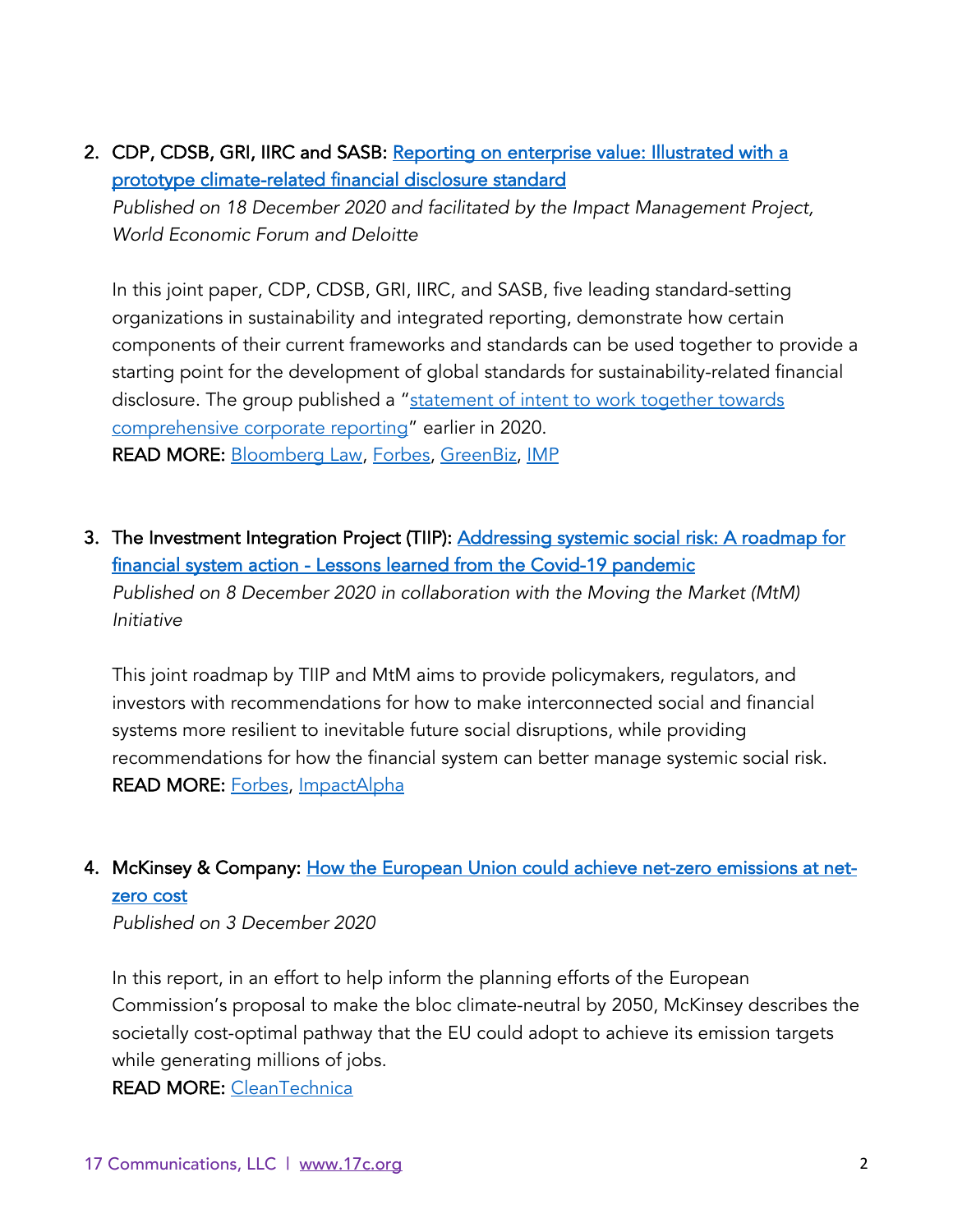#### 5. Edelman: 2020 Edelman Trust Barometer Special Report: Institutional Investors *Published on 17 November 2020*

In this special report, Edelman surveyed 600 institutional investors in six countries representing firms that collectively manage over \$20 trillion in assets. The report reveals that while investors are applying a premium valuation to companies that excel in ESG initiatives, they temporarily deprioritized ESG practices during the COVID-19 pandemic. READ MORE: ESG Today, Financial Times, Raconteur

#### 6. OECD: OECD Business and Finance Outlook 2020

*Published on 29 September 2020*

The 2020 edition of the OECD's annual publication focuses on the ESG factors that are rapidly becoming a part of mainstream finance. It evaluates current ESG practices and identifies priorities and actions to better align investments with sustainable, long-term value – in particular, the need for more consistent, comparable and available data on ESG performance.

READ MORE: Chief Investment Officer, Forbes

7. International Business Council of the World Economic Forum: Measuring Stakeholder Capitalism: Towards Common Metrics and Consistent Reporting of Sustainable Value **Creation** 

*Published on 22 September 2020* in collaboration with Deloitte, EY, KPMG and PwC

This report is a follow-up to the draft for consultation, Towards Common Metrics and Consistent Reporting of Sustainable Value Creation, launched in January 2020 at the Annual Meeting of the World Economic Forum, and presents the conclusions of the consultation process to define common metrics for sustainable value creation. The core and expanded set of "Stakeholder Capitalism Metrics" and disclosures, which are based on existing standards, can be used by companies to align their mainstream reporting on performance against ESG indicators and track their contributions towards the SDGs on a consistent basis.

READ MORE: Bloomberg Law, Forbes, Fortune, Modern Diplomacy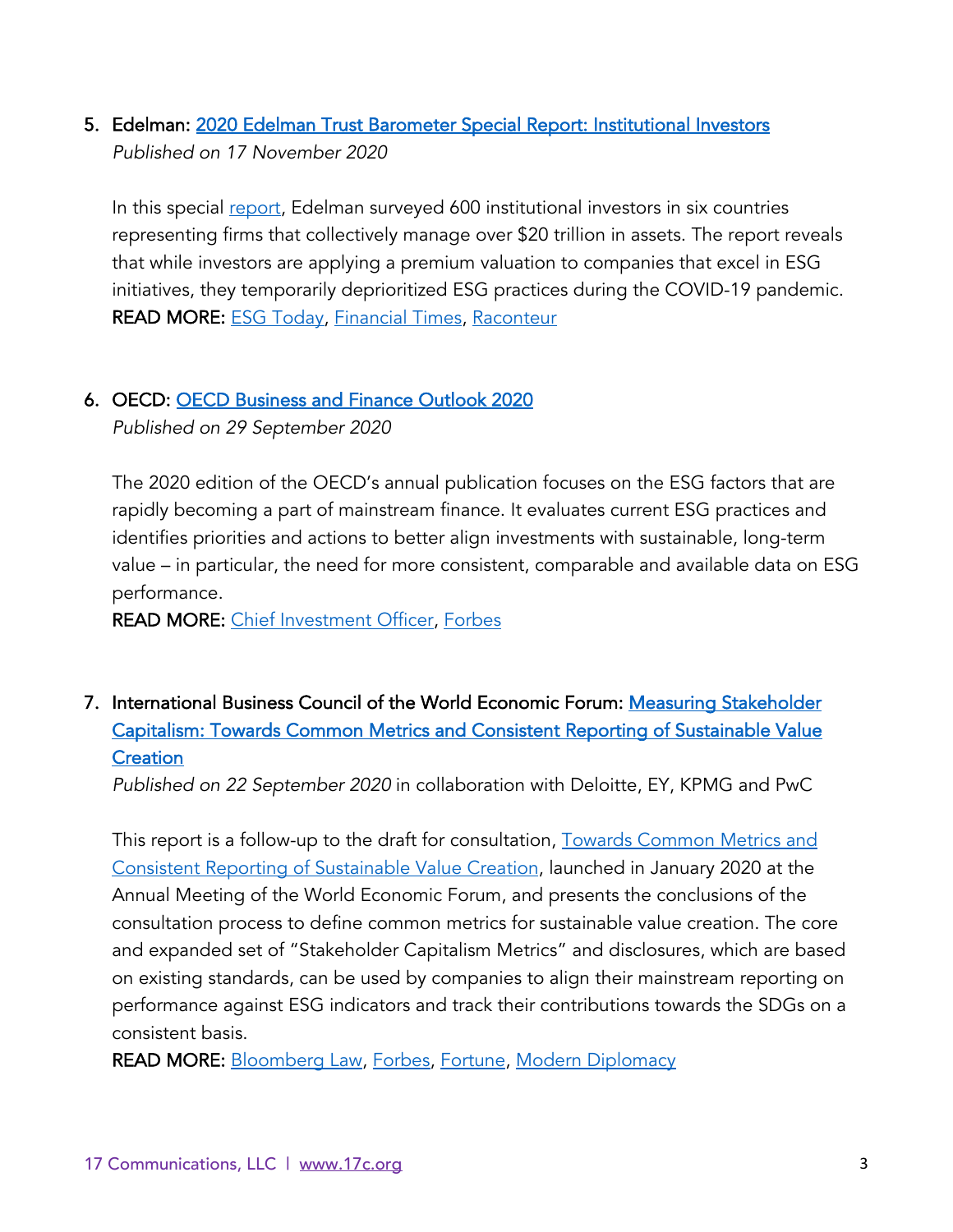#### 8. KKS Advisors and the Test of Corporate Purpose (TCP): COVID-19 and Inequality: A Test of Corporate Purpose

*Published 22 September 2020 by Bronagh Ward and Vittoria Bufalari* 

In this joint report, KKS Advisors and TCP conduct a quantitative stress test of corporate purpose, analyzing a sample of companies constituting the S&P 500 and FTSEEurofirst indices. The report employs three tests of corporate purpose: the commitment to purpose test; the historical performance test; and the speed of response test. The authors then construct a COVID-19 score and an Inequality score for companies, leveraging data from Truvalue Labs, to answer these questions.

READ MORE: Forbes, Fortune, Harvard Law School Forum on Corporate Governance, Philanthropy News Digest, The New York Times, Top1000Funds.com

#### **9.** University of Cambridge: Universal Ownership in Practice: A Practical Positive Investment Framework for Asset Owners

*Published 22 July 2020 by Ellen Quigley*

Recognizing that asset owners cannot diversify away from systemic risks, this paper proposes a universal ownership framework for asset owners that focuses on positive investment (i.e., the impact of asset owners' investment decisions on the real economy, not the real economy's environmental and social risks to these asset owners' portfolios). The author argues that this framework has the potential to change the rules of the game, alter company behaviour and fundamental strategy, reallocate capital, and bend the emissions curve permanently downwards.

READ MORE: SSRN (2019), SSRN (2020)

#### **10.** Global Investors for Sustainable Development (GISD) Alliance: Renewed, Recharged and Reinforced: Urgent actions to harmonize and scale sustainable finance *Published on July 2020*

This report identifies more than 60 concrete measures to accelerate and scale up funding for the United Nations Sustainable Development Goals (SDGs). It focuses on six areas that are critical to the global sustainability agenda: (1) addressing systemic sustainability risks, (2) improving ESG data and scoring, (3) globally conforming disclosure requirements, (4)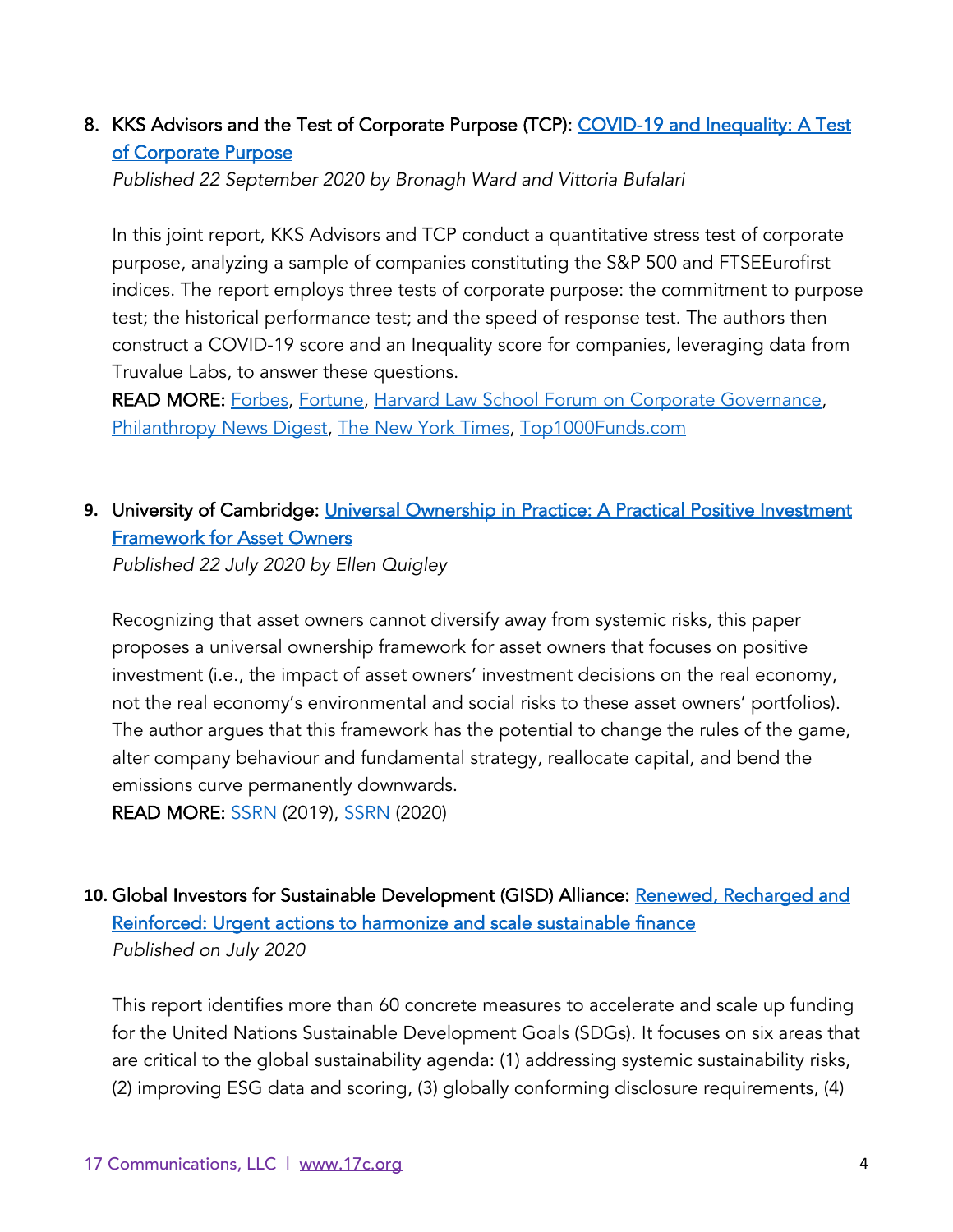strengthening corporate governance, (5) enhancing public-private sector partnerships and (6) developing sustainable finance products and infrastructure. READ MORE: Euromoney, International Institute for Sustainable Development (IISD)

#### 11. UN PRI: Investing with SDG Outcomes: A Five-Part Framework

*Published on 15 June 2020*

Following on from the PRI's The SDG investment case, this report provides a high-level framework for investors that are looking to understand the real-world outcomes of their investments and to shape those outcomes in line with the SDGs. READ MORE: Pensions & Investments, Top1000funds.com

#### 12. Impact Frontiers: <u>Impact-Financial Integration: A Handbook for Investors</u>

Published June 2020 as part of an initiative of the Impact Management Project

Impact Frontiers is a learning and innovation collaboration of investors and field-builders dedicated to advancing the integration of impact into financial frameworks, processes, and decision-making. Together they published a handbook that includes specific methods of impact-financial integration, along with examples and lessons learned, that could be used by investors seeking market-rate returns as well as those willing to accept a financial concession.

READ MORE: Expert Investor, Stanford Social Innovation Review

# 13. Ceres: Addressing Climate as a Systemic Risk: A call to action for U.S. financial regulators

*Published on 1 June 2020 as part of the Ceres Accelerator for Sustainable Capital Markets*

This report outlines how and why U.S. financial regulators, who are responsible for protecting the stability and competitiveness of the U.S. economy, need to recognize and act on climate change as a systemic risk. It provides more than 50 recommendations for key financial regulators to adopt.

READ MORE: Forbes, GreenBiz, Pensions & Investments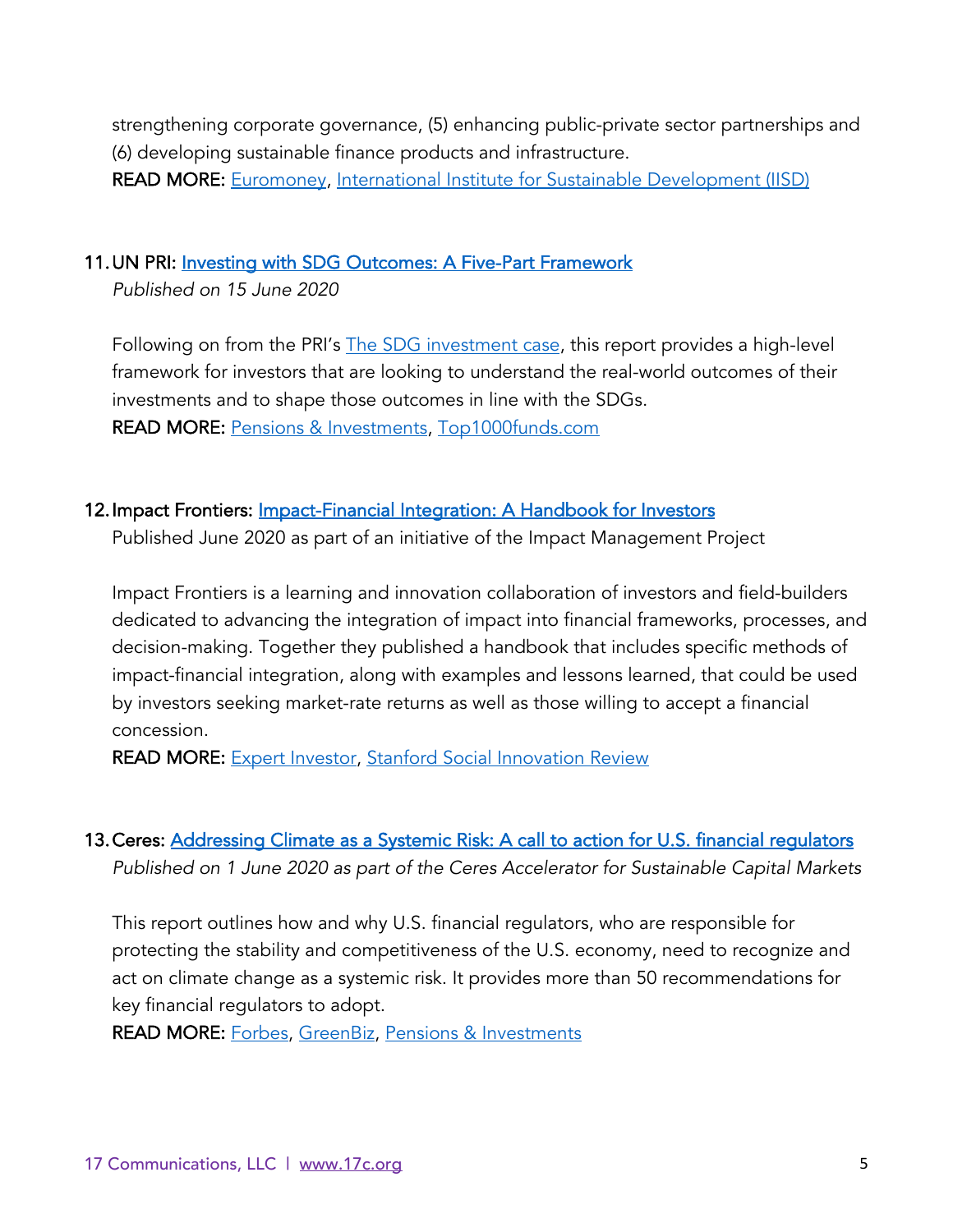## 14. CFA Institute: Earning Investors' Trust How the Desire for Information, Innovation, and Influence Is Shaping Client Relationships

*Published on May 2020*

In this fourth edition of the CFA Institute investor trust study, the Institute examines how trust in the industry has evolved, while the essential characteristics of trust endure. CFA Institute defines the three themes affecting investor trust today: information, innovation, and influence. The report was compiled using survey data from 3,525 retail investors and 921 institutional investors from across 15 global markets. READ MORE: City A.M., Politico

## 15.Rainforest Action Network (RAN), BankTrack, Indigenous Environmental Network (IEN), Oil Change International, Reclaim Finance, and the Sierra Club: Banking on Climate Change: Fossil Fuel Finance Report 2020

*Published on 18 March 2020* 

This report adds up financing from 35 private-sector banks to the fossil fuel industry, summing their leading roles in lending and underwriting of debt and equity issuances. In addition, it names the100 top fossil fuel expansion companies and their biggest bankers and maps out case studies where bank financing for fossil fuels has real impact on communities.

READ MORE: Forbes, The Guardian, The Hill

#### 16.ShareAction: Point of No Returns

*Published on 9 March 2020* 

This report, the first in a three-part series, features a ranking of 75 of the most influential asset managers and an analysis of their performance on stewardship, transparency and governance. The study found that over 50% of managers assessed have a very limited approach to managing ESG risks, signaling a significant need for improvement across both investment decision-making and shareholder engagement.

READ MORE: Citywire Selector, ESG Clarity, IP&E, Responsible Investor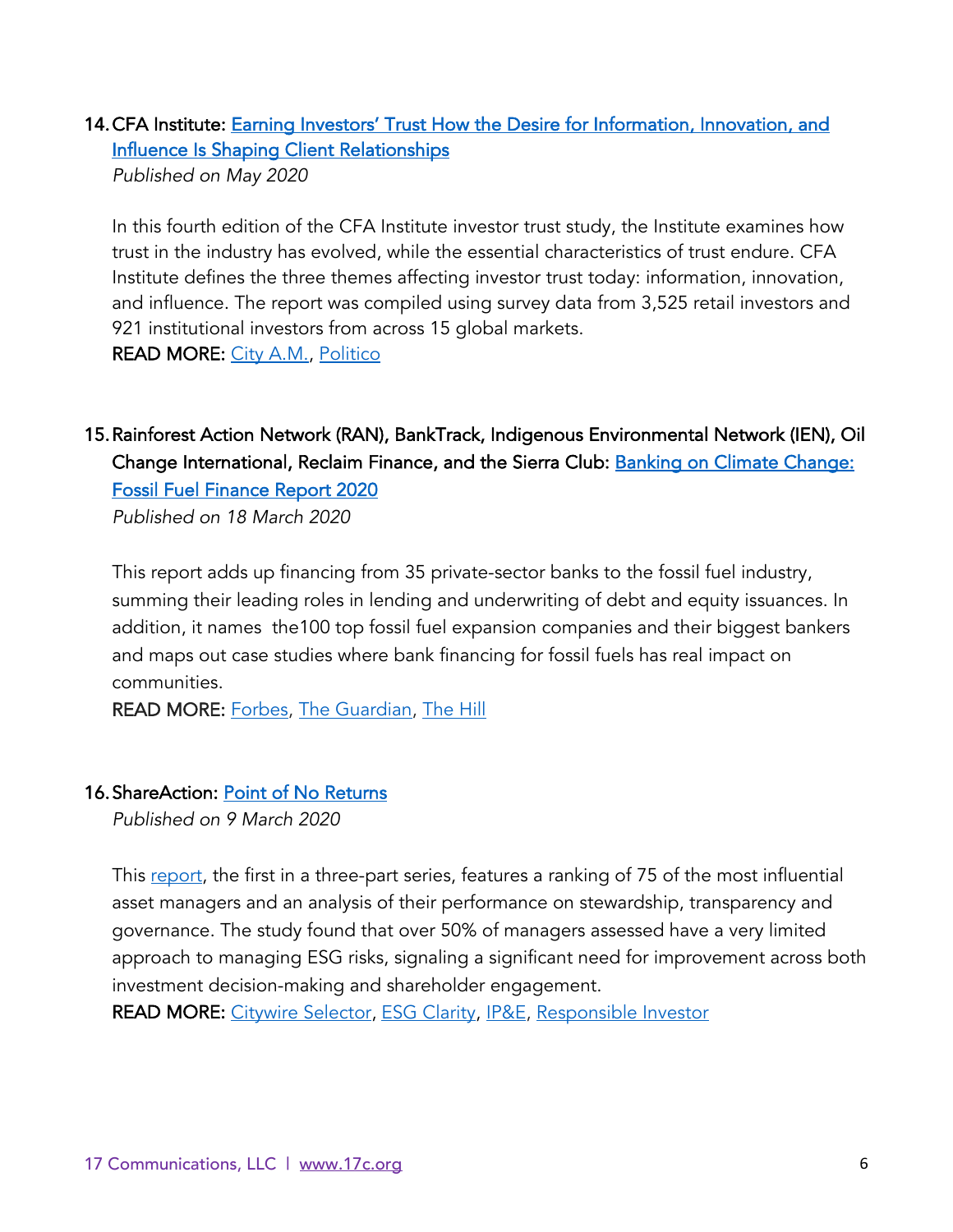#### 17. Global Impact Investing Network (GIIN): The State of Impact Measurement and Management Practice, Second Edition

*Published on 21 January 2020 by Rachel Bass, Hannah Dithrich, Sophia Sunderji, Noshin Nova*

This report presents the second edition of the GIIN's global survey of the state of impact measurement and management (IMM) practice across the impact investing industry. Based on data from 278 impact investors, the report provides the most comprehensive view of how impact investors assess their social and environmental impact, and the trends that have shaped IMM practices in the past two years.

READ MORE: Forbes, GIIN, NextBillion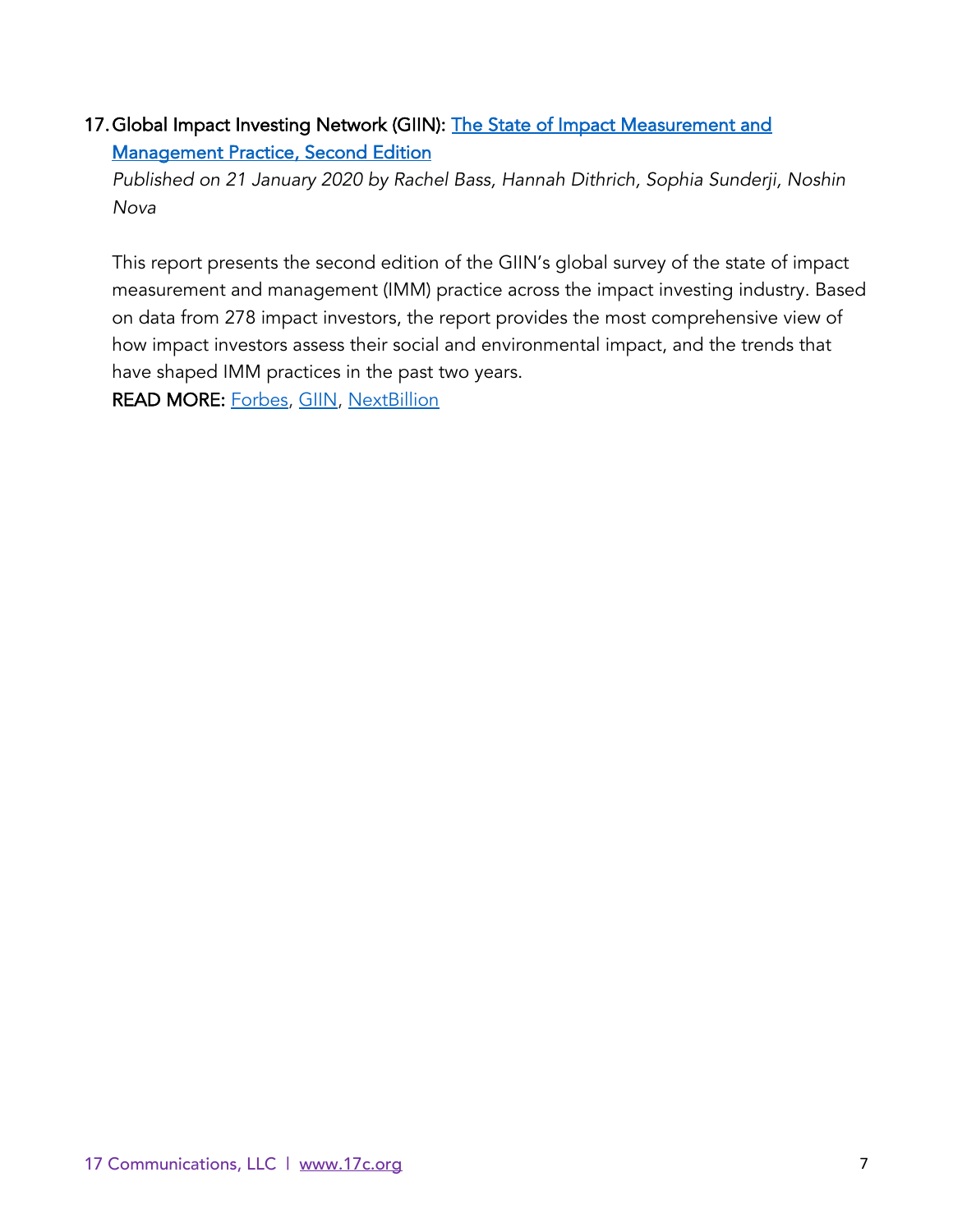# BONUS RESEARCH

17 Communications also contributed to a number of research reports published by clients in 2020, either as a writer/editor or as part of the communications team promoting the report's findings. These reports include:

1. U.S. Impact Investing Alliance: Private Capital, Public Good: Leveraging Impact Investing to Support a Just and Equitable Recovery Published on 15 December 2020

This comprehensive report by the U.S. Impact Investing Alliance includes 12 specific policy recommendations and ideas across two main narrative themes — "Transform Community Investing to Confront Inequality" and "Accelerating Stakeholder Capitalism to Advance American Economic Leadership" — with the potential to catalyze more impact investments to help address urgent social, economic and environmental challenges. The Alliance shared these policy recommendations with the Biden Administration, federal regulators and members of Congress with the goal of building and shaping an agenda for the next two years of policymaking. READ MORE: Barron's, Forbes, ImpactAlpha, Pioneers Post, Responsible Investor

#### 2. 17 Communications: Private Inequity: How the Private Equity Industry Needs to Improve When Addressing Systemic and Systematic Risks

Published on 16 November 2020

This research report published by 17 Communications, with contributed content from the Predistribution Initiative, analyzes how the private equity industry is responding to systemic and systematic risks like climate change, COVID-19 and racial injustice. The report includes specific recommendations for how private equity firms can better manage these risks, including: demonstrating that policies are supported with effective implementation procedures, conducting third-party audits of existing practices, and disclosing political spending and lobbying activities.

READ MORE: AlphaWeek, FundFire